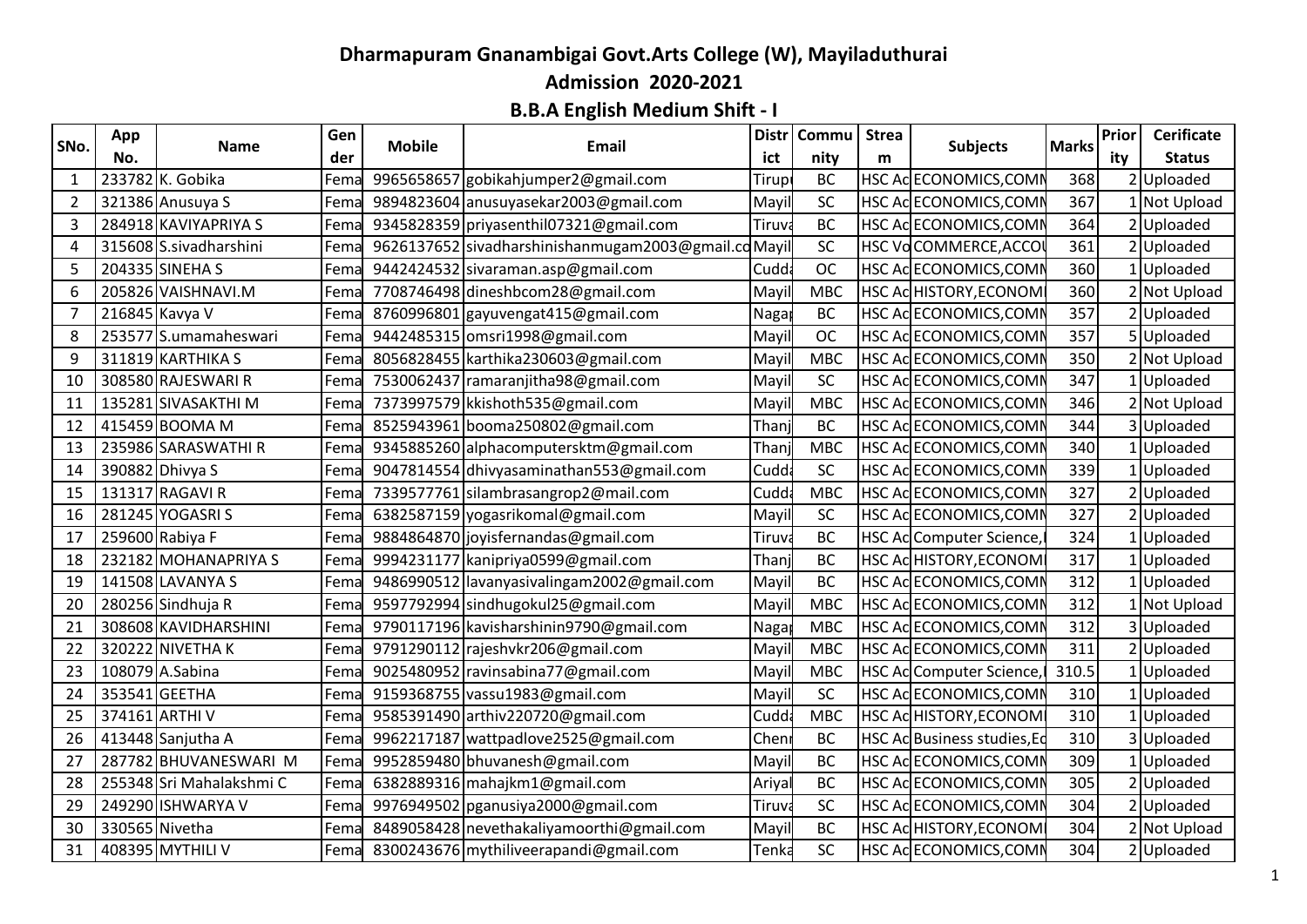|      | App |                          | Gen  |               |                                                |       | Distr   Commu | <b>Strea</b> |                        |              | Prior | <b>Cerificate</b> |
|------|-----|--------------------------|------|---------------|------------------------------------------------|-------|---------------|--------------|------------------------|--------------|-------|-------------------|
| SNo. | No. | <b>Name</b>              | der  | <b>Mobile</b> | Email                                          | ict   | nity          | m            | <b>Subjects</b>        | <b>Marks</b> | ity   | <b>Status</b>     |
| 32   |     | 315876 Parameswari M     | Fema |               | 9344509198 parameswari2004p@gmail.com          | Naga  | <b>MBC</b>    |              | HSC Ac ECONOMICS, COMI | 303          |       | 2 Not Upload      |
| 33   |     | 240105 S. Atchaya        | Fema |               | 7339609075 atchayahurdler@gmail.com            | Ariya | <b>MBC</b>    |              | HSC Ac ECONOMICS, COMI | 302          |       | 2 Uploaded        |
| 34   |     | 303051 Priyadharshini B  | Fema |               | 9047192136 surendhar1595@gmail.com             | Mayi  | <b>SC</b>     |              | HSC Ac ECONOMICS, COMI | 302          |       | 3 Not Upload      |
| 35   |     | 377420 KAYALVIZHI V      | Fema |               | 8220974772 villalankayalvizhi@gmail.com        | Mayi  | SC            |              | HSC AcHISTORY, ECONOM  | 300          |       | 2 Uploaded        |
| 36   |     | 374819 VIJAYALAKSHMI S   | Fema |               | 8637688021 vijayalakshmi030503@gmail.com       | Than  | SC            |              | HSC Ac ECONOMICS, COMI | 299          |       | 2Uploaded         |
| 37   |     | 355735 Vembu R           | Fema |               | 9787908732 vemburajaraman2003@gmail.com        | May   | <b>MBC</b>    |              | HSC ACHISTORY, ECONOM  | 297          |       | 2Uploaded         |
| 38   |     | 269321 KEERTHANA L       | Fema |               | 8189976370 keerthanaloganathan06@gmail.com     | Naga  | <b>MBC</b>    |              | HSC Ac ECONOMICS, COMI | 295          |       | 2 Uploaded        |
| 39   |     | 346091 LIYANCY SUSAN B   | Fema |               | 9486343394 liyancysusan22003@gmail.com         | Mayi  | ВC            |              | HSC ACECONOMICS, COMI  | 295          |       | 2 Uploaded        |
| 40   |     | 347378 Dhivya K          | Fema |               | 9698733028 sethupathi33104@gmail.com           | Ariya | <b>MBC</b>    |              | HSC AcHISTORY, ECONOM  | 295          |       | 2 Uploaded        |
| 41   |     | 247272 JAYASRI V         | Fema |               | 7812834982 jayasriv2002@gmail.com              | Cudd  | <b>MBC</b>    |              | HSC AcHISTORY, ECONOM  | 294          |       | 2Uploaded         |
| 42   |     | 419918 Selvarani.s       | Fema |               | 7397560582 selvakumarkutty99@gmail.com         | Cudd  | <b>SC</b>     |              | HSC VoCOMMERCE, ACCO   | 294          |       | 1 Not Upload      |
| 43   |     | 225725 SARANYA P         | Fema |               | 9345302567 iswaryapakkirisamy@gmail.com        | Than  | BC            |              | HSC Ac ECONOMICS, COMI | 292          |       | 1 Uploaded        |
| 44   |     | 193253 RASIKA R          | Fema |               | 9048511420 rasika2003rak@gmail.com             | Than  | <b>SC</b>     |              | HSC ACECONOMICS, COMI  | 290          |       | 1 Uploaded        |
| 45   |     | 244418 S. Sathiya Sri    | Fema |               | 9942305484 sathiyasprinter.13@gmail.com        | Tiruv | <b>BC</b>     |              | HSC Ac ECONOMICS,COMI  | 290          |       | 2 Uploaded        |
| 46   |     | 165376 Swega N           | Fema |               | 9159654609 narayananananthi@gmail.com          | May   | <b>MBC</b>    |              | HSC Ac ECONOMICS,COMI  | 288          |       | 1 Not Upload      |
| 47   |     | 361416 Sandhiya A        | Fema |               | 8531855816 asandhiya342@gmail.com              | Naga  | <b>SC</b>     |              | HSC Ac ECONOMICS, COMI | 288          |       | 2 Not Upload      |
| 48   |     | 350350 M. Nanthini       | Fema |               | 9787534933 manikandan.m848969@gmail.com        | Than  | <b>MBC</b>    |              | HSC Ad HISTORY, ECONOM | 285          |       | 1 Uploaded        |
| 49   |     | 398049 NALINIK           | Fema |               | 8939277239 ranjithsm2003@gmail.com             | Naga  | ВC            |              | HSC ACECONOMICS, COMI  | 284          |       | 2 Uploaded        |
| 50   |     | 167116 DEEPIKA M         | Fema |               | 6382346914 venkatselva20@gmail.com             | Than  | BC            |              | HSC Ac ECONOMICS, COMI | 283          |       | 3 Uploaded        |
| 51   |     | 283860 PAVITHRA R        | Fema |               | 9486988538 rpavithrakomal@gmail.com            | May   | SC            |              | HSC Ac ECONOMICS,COMI  | 283          |       | 2 Not Upload      |
| 52   |     | 130686 SYED BEEVI S      | Fema |               | 8883889985 onezrelwan@gmail.com                | Naga  | <b>BCM</b>    |              | HSC Ac ECONOMICS, COMI | 282          |       | 1 Not Upload      |
| 53   |     | 194422 Malarvizhi        | Fema |               | 6381096477 malarvizhi382003@gmail.com          | Naga  | <b>MBC</b>    |              | HSC AdECONOMICS, COMP  | 281          |       | 1 Not Upload      |
| 54   |     | 287020 SRIVIDHYA G       | Fema |               | 8525093074 srividhya2003@gmail.com             | Than  | <b>SC</b>     |              | HSC ACECONOMICS, COMI  | 281          |       | 2 Uploaded        |
| 55   |     | 186315 C. Vinothini      | Fema |               | 9500995199 vinoc800@gmail.com                  | Tirup | <b>BC</b>     |              | HSC Ac ECONOMICS, COMI | 280          |       | 1 Uploaded        |
| 56   |     | 405845 REVATHY J         | Fema |               | 8838503657 chitrakumar17041977@gmail.com       | May   | BC            |              | HSC Ac ECONOMICS,COMI  | 280          |       | 2Uploaded         |
| 57   |     | 172400 THRISHA K         | Fema |               | 7092284707 thrishakarthik7@gmail.com           | May   | BC            |              | HSC Ac ECONOMICS, COMI | 279          |       | 2Uploaded         |
| 58   |     | 368605 KEERTHIKA M       | Fema |               | 9865485638 keerthikam2003pnr@gmail.com         | Than  | SC            |              | HSC AdECONOMICS, COMP  | 279          |       | 4 Uploaded        |
| 59   |     | 337437 Rajeshwari        | Fema |               | 9585105320 parthasarathirajeshwari12@gmail.com | Mayi  | <b>MBC</b>    |              | HSC Ac ECONOMICS, COMI | 278          |       | 2 Uploaded        |
|      |     | 60   122808 SARANYA D    | Fema |               | 9940871812 saranyadraj0711@gmail.com           | Mayil | <b>MBC</b>    |              | HSC AdECONOMICS, COMP  | 277          |       | 1 Uploaded        |
|      |     | 61 379266 Ramya K        | Fema |               | 7339407539 dhilipan68@gmail.com                | Cudd  | <b>SC</b>     |              | HSC ACHISTORY, ECONOM  | 277          |       | 2Uploaded         |
|      |     | 62 253767 Sneha V        | Fema |               | 7639072304 vsnehakomal@gmail.com               | Mayi  | SC            |              | HSC AC ECONOMICS, COMM | 276          |       | 5 Not Upload      |
|      |     | 63 302115 AMIRTHAVALLI N | Fema |               | 8489729113 karanboss489@gmail.com              | Mayi  | <b>MBC</b>    |              | HSC VoCOMMERCE, ACCOL  | 276          |       | 2 Not Upload      |
|      |     | 64 320774 Amutha A       | Fema |               | 6382005400 aamutha18102002@gmail.com           | Naga  | <b>SC</b>     |              | HSC VoCOMMERCE, ACCO   | 276          |       | 2 Uploaded        |
|      |     | 65 384027 SIVASANGARI G  | Fema |               | 9486451641 rjsuriyap6@gmail.com                | Thanj | <b>BC</b>     |              | HSC ACHISTORY, ECONOM  | 276          |       | 4 Not Upload      |
|      |     | 66 228910 AKALYA N       | Fema |               | 8524982198 apraja1996@gmail.com                | Naga  | SC            |              | HSC ACHISTORY, ECONOM  | 275          |       | 2 Uploaded        |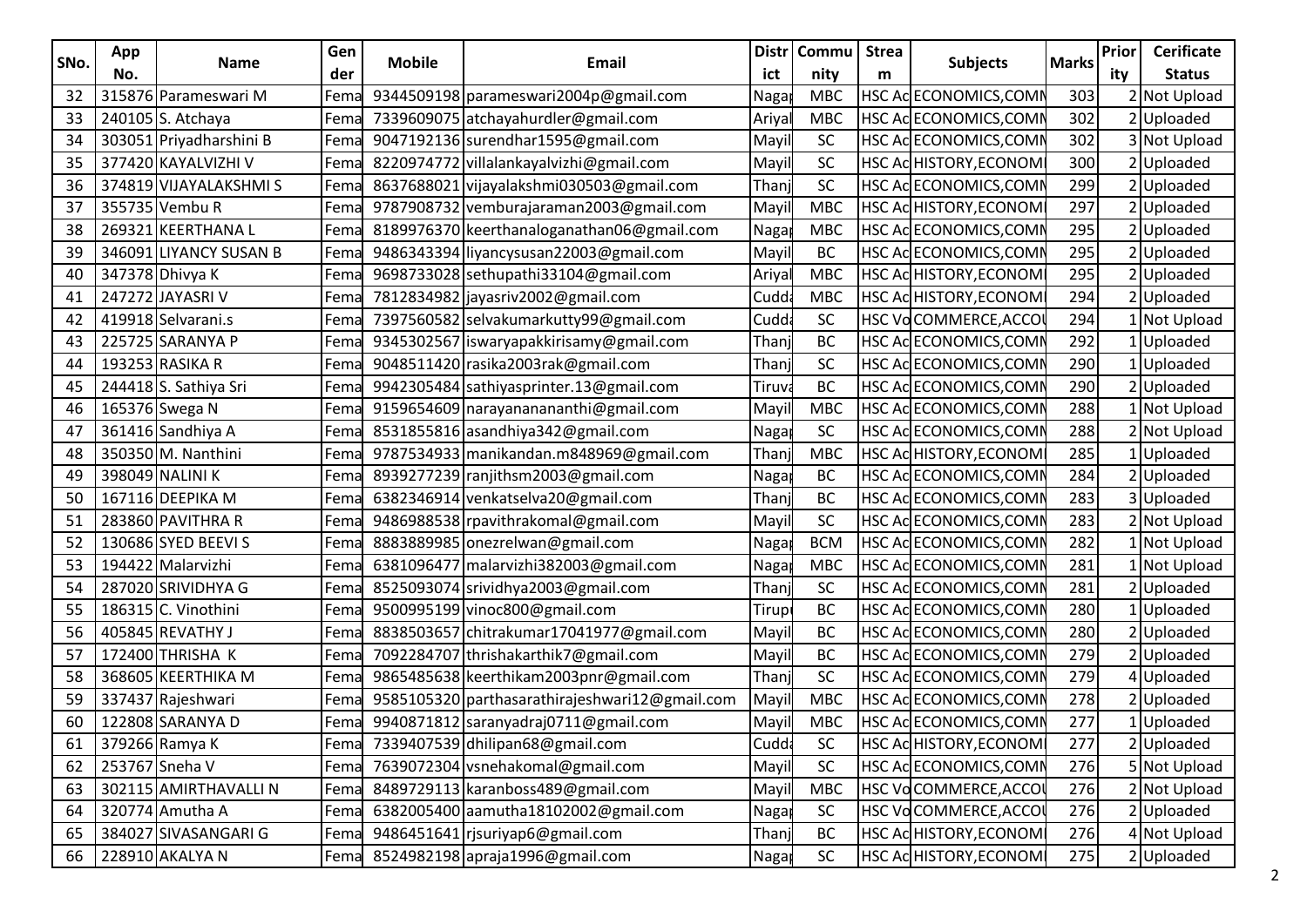|      | App            |                                | Gen  |               |                                              |       | Distr   Commu | <b>Strea</b> |                         |              | Prior | <b>Cerificate</b> |
|------|----------------|--------------------------------|------|---------------|----------------------------------------------|-------|---------------|--------------|-------------------------|--------------|-------|-------------------|
| SNo. | No.            | <b>Name</b>                    | der  | <b>Mobile</b> | Email                                        | ict   | nity          | m            | <b>Subjects</b>         | <b>Marks</b> | ity   | <b>Status</b>     |
| 67   |                | 273143 LAVANYA S               | Fema |               | 8870451080 lavanyas2020s@gmail.com           | Mayi  | <b>SC</b>     |              | HSC VoCOMMERCE, ACCO    | 273          |       | 2 Not Upload      |
| 68   |                | 282355 ABINAYA S               | Fema |               | 9578749859 kvijay30696@gmail.com             | Cudd  | <b>MBC</b>    |              | HSC Ac ECONOMICS, COMI  | 273          |       | 1 Not Upload      |
| 69   |                | 309398 MAHESWARI               | Fema |               | 9790117196 maheswari6384@gmail.com           | Naga  | <b>MBC</b>    |              | HSC Ac ECONOMICS, COMI  | 273          |       | 3Uploaded         |
| 70   |                | 361931 NISHA S                 | Fema |               | 7708866843 sumansankarcivil@gmail.com        | Naga  | SC            |              | HSC VoCOMMERCE, ACCO    | 272          |       | 2 Uploaded        |
| 71   | 170126 Harini  |                                | Fema |               | 8124969170 harinibabu@gmail.com              | Than  | <b>MBC</b>    |              | HSC VoCOMMERCE, ACCO    | 271          |       | 2Uploaded         |
| 72   |                | 356671 DIVYA M                 | Fema |               | 9943464501 divya010703@gmail.com             | Than  | <b>SC</b>     |              | HSC Ac ECONOMICS, COMI  | 270          |       | 4Uploaded         |
| 73   |                | 382703 RANJANI R               | Fema |               | 6380116812 vijayrkmyl@gmail.com              | Mayi  | <b>SC</b>     |              | HSC Ac ECONOMICS, COMI  | 270          |       | 2 Uploaded        |
| 74   |                | 337320 Nandhini                | Fema |               | 9043304337   nandhiniulaganathan12@gmail.com | Cudd  | BC            |              | HSC Ac ECONOMICS, COMI  | 269          |       | 1 Uploaded        |
| 75   |                | 386871 B. SATHANA SWARGAM Fema |      |               | 9385969427 sathanaswargamsathu@gmail.com     | Than  | SC            |              | HSC VoCOMMERCE, ACCO    | 269          |       | 2 Uploaded        |
| 76   |                | 287463 SATHYA S                | Fema |               | 6380169032 ssangkarmnr@gmail.com             | May   | <b>MBC</b>    |              | HSC Ac ECONOMICS, COMI  | 267          |       | 1Uploaded         |
| 77   | 302413 Revathi |                                | Fema |               | 9843451796 abc1111@gmail.com                 | Naga  | BC            |              | HSC Ac ECONOMICS, COMI  | 267          |       | 1 Uploaded        |
| 78   |                | 240798 SARANYA G               | Fema |               | 7373653309 ktmalphaktm@gmail.com             | Mayi  | <b>SC</b>     |              | HSC Ac ECONOMICS, COMI  | 266          |       | 1 Not Upload      |
| 79   |                | 385848 PONNIT                  | Fema |               | 9488126323 alphasathya06@gmail.com           | Mayi  | ВC            |              | HSC Ac ECONOMICS, COMI  | 266          |       | 2 Not Upload      |
| 80   |                | 409676 M.pramila               | Fema |               | 9486568646 mpramila2002@gmail.com            | Mayi  | BC            |              | HSC Ac ECONOMICS,COMI   | 266          |       | 2 Not Upload      |
| 81   |                | 112687 N SOWMIYA               | Fema |               | 8610084132 sowmiyakabadi@gmail.com           | Then  | BC            |              | HSC Ac ECONOMICS,COMI   | 265          |       | 2Uploaded         |
| 82   |                | 113240 SUGUNA S                | Fema |               | 9750404207 0303sukumar@gmail.com             | Naga  | <b>MBC</b>    |              | HSC ACHISTORY, ECONOM   | 265          |       | 2 Uploaded        |
| 83   |                | 296959 CHANDRIKA K             | Fema |               | 8680047965 kvenkatesh2628@gmail.com          | Tenk  | <b>SC</b>     |              | HSC Ac Computer Science | 265          |       | 1 Not Upload      |
| 84   |                | 357926 SNEKA T                 | Fema |               | 7550303305 aruldoss1234567890@gmail.com      | Than  | <b>SC</b>     |              | HSC ACECONOMICS, COMI   | 265          |       | 2 Not Upload      |
| 85   |                | 173521 SUBHALAKSHMI .T         | Fema |               | 9787710823 thirubalanmbalan73@gmail.com      | Mayi  | SC            |              | HSC AcHISTORY, ECONOM   | 263          |       | 2 Uploaded        |
| 86   |                | 316564 DHARSHINI               | Fema |               | 9751150261 chandhranc75@gmail.com            | Tiruv | SC            |              | HSC VoCOMMERCE, ACCO    | 263          |       | 1 Not Upload      |
| 87   |                | 318802 GUNASRI                 | Fema |               | 9629207259 gunasri2003nidur@gmail.com        | Naga  | <b>MBC</b>    |              | HSC ACHISTORY, ECONOM   | 263          |       | 2 Not Upload      |
| 88   |                | 220808 Iswarya N               | Fema |               | 7708570168 vvetri023@gmail.com               | Mayi  | <b>MBC</b>    |              | HSC AcHISTORY, ECONOM   | 259          |       | 2 Uploaded        |
| 89   |                | 222938 Arunthathi S            | Fema |               | 7550183058 sragul926@gmail.com               | Ariya | <b>MBC</b>    |              | HSC ACHISTORY, ECONOM   | 259          |       | 2 Uploaded        |
| 90   |                | 230551 SIVARANJANI S           | Fema |               | 9025781032 meenaranjani2002@gmail.com        | Naga  | <b>MBC</b>    |              | HSC Ac ECONOMICS, COMI  | 259          |       | 2 Uploaded        |
| 91   |                | 274315 Arunthathi S            | Fema |               | 7708458058 sarunthathi2003@gmail.com         | Ariya | <b>MBC</b>    |              | HSC AdHISTORY, ECONOM   | 259          |       | 2Uploaded         |
| 92   |                | 192479 ESWARI                  | Fema |               | 9047278045 mohaneswari061@gmail.com          | May   | <b>MBC</b>    |              | HSC Ac ECONOMICS, COMI  | 258          |       | 2Uploaded         |
| 93   |                | 308228 SUBA M                  | Fema |               | 9751613370 ececec141@gmail.com               | Tiruv | SC            |              | HSC AdECONOMICS, COMP   | 258          |       | 2 Uploaded        |
| 94   |                | 358607 SUBHA B                 | Fema |               | 6380474277 parthibanb714@gmail.com           | Mayi  | <b>SC</b>     |              | HSC ACECONOMICS, COMI   | 256          |       | 2 Uploaded        |
|      |                | 95 335269 VEMBU M              | Fema |               | 6369837724 vembumathiyazhagan2003@gmail.com  | Mayil | <b>SC</b>     |              | HSC ACECONOMICS, COMN   | 255          |       | 2 Uploaded        |
|      |                | 96 369928 PRIYADHARSHINI V     | Fema |               | 9942130076 vpriya1792003@gmail.com           | Mayi  | <b>SC</b>     |              | HSC VoCOMMERCE, ACCO    | 255          |       | 2 Uploaded        |
|      |                | 97 116263 R. Udhaya            | Fema |               | 7639860790 abinayadass2001@gmail.com         | Mayi  | SC            |              | HSC AC ECONOMICS, COMM  | 254          |       | 2Uploaded         |
|      |                | 98 318482 M KEERTHIKA          | Fema |               | 9629382869 dxraj0077@gmail.com               | Naga  | ${\sf SC}$    |              | HSC ACHISTORY, ECONOM   | 253          |       | 3 Uploaded        |
| 99   |                | 198272 S. Anitha               | Fema |               | 9597824109 anithasaba2004@gmail.com          | Mayi  | <b>MBC</b>    |              | HSC Ac ECONOMICS, COMN  | 252          |       | 1Uploaded         |
|      |                | 100 236992 ANANHI A            | Fema |               | 9384348210 senthil1261986@gmail.com          | Naga  | <b>BC</b>     |              | HSC VoCOMMERCE, ACCOL   | 250          |       | 1 Uploaded        |
|      |                | 101 249963 Maheshwari G        | Fema |               | 9944782491 prabuveera1997@gmail.com          | Mayi  | MBC           |              | HSC VoCOMMERCE, ACCO    | 250          |       | 2 Uploaded        |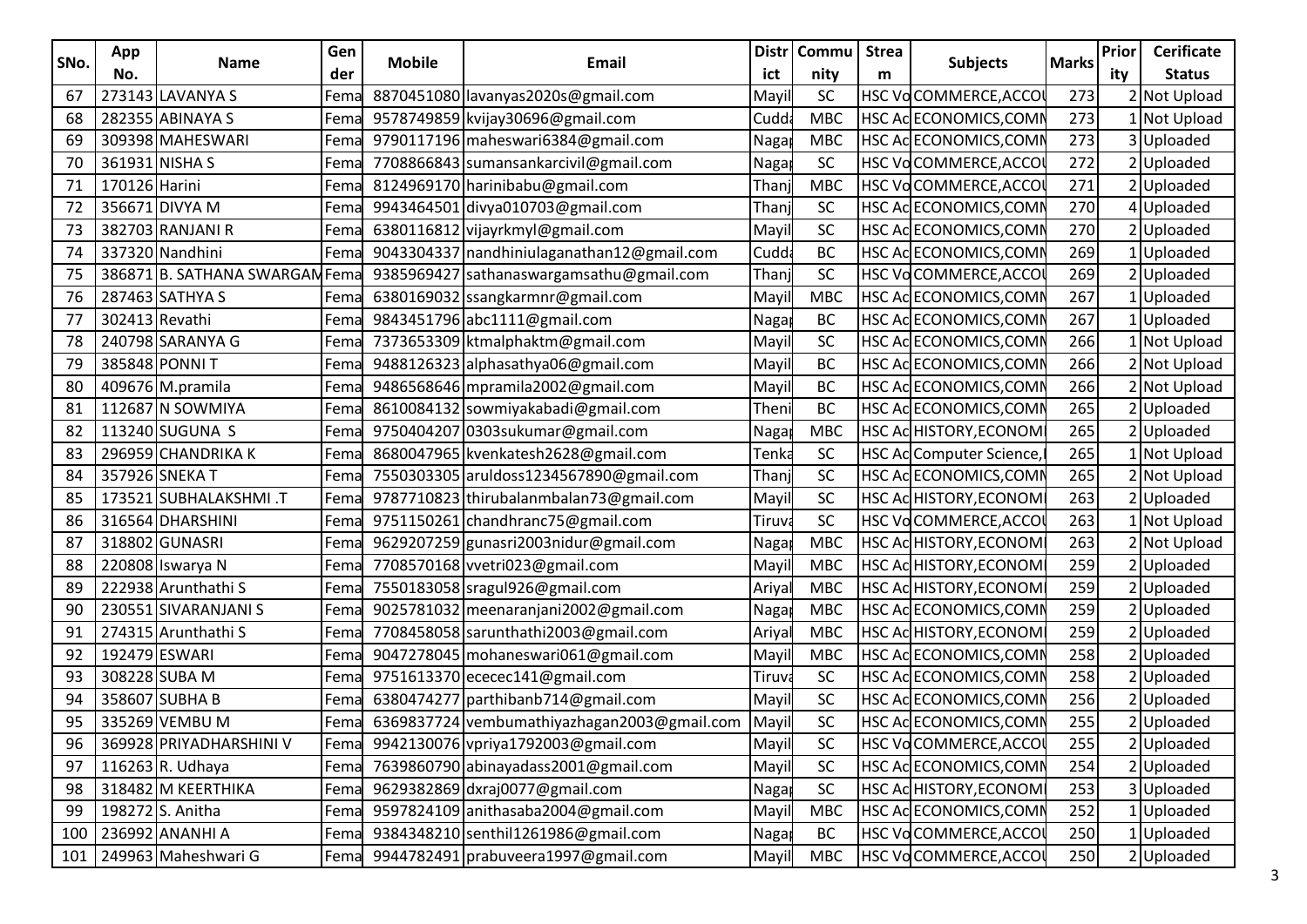|      | App                 |                              | Gen  |               |                                                  |         | Distr   Commu | <b>Strea</b> |                        |              | Prior | <b>Cerificate</b> |
|------|---------------------|------------------------------|------|---------------|--------------------------------------------------|---------|---------------|--------------|------------------------|--------------|-------|-------------------|
| SNo. | No.                 | <b>Name</b>                  | der  | <b>Mobile</b> | Email                                            | ict     | nity          | m            | <b>Subjects</b>        | <b>Marks</b> | ity   | <b>Status</b>     |
|      | 102 370472 PRIYA P  |                              | Fema |               | 8524853381 priya100403@gmail.com                 | Than    | <b>SC</b>     |              | HSC Ac ECONOMICS,COMI  | 248          |       | 5 Not Upload      |
|      |                     | 103 306678 KAVIYARASI S      | Fema |               | 9003799510 kaviyarasisuresh2004@gmail.com        | Mayi    | <b>DNC</b>    |              | HSC AdECONOMICS, COMI  | 247          |       | 2 Uploaded        |
|      |                     | 104 421297 BHARATHI          | Fema |               | 9944107402 balamuruganpakkirisamy@gmail.com      | Than    | <b>SC</b>     |              | HSC Ac ECONOMICS, COMI | 247          |       | 3Uploaded         |
|      |                     | 105 356483 R. Hema           | Fema |               | 6384332391 hemaraja391@gmail.com                 | Than    | <b>BC</b>     |              | HSC AcHISTORY,ECONOM   | 246          |       | 1 Uploaded        |
|      |                     | 106 396095 VARSHINI          | Fema |               | 8220720946 sjvarshini 2002@gmail.com             | Mayi    | SC            |              | HSC ACECONOMICS, COMI  | 246          |       | 2 Uploaded        |
|      |                     | 107 246750 DEEPA K           | Fema |               | 9345147183 deepa18042003@gmail.com               | Mayi    | <b>SC</b>     |              | HSC Ac ECONOMICS, COMI | 245          |       | 2Uploaded         |
|      |                     | 108 304572 SOWMIYA R         | Fema |               | 8098393836 sowmiyasowmiya2233@gmail.com          | Cudd    | <b>SC</b>     |              | HSC Ac ECONOMICS, COMI | 245          |       | 3 Uploaded        |
|      |                     | 109 419181 SWATHI R          | Fema |               | 6383559797 sureshcivil 702@gmail.com             | Mayi    | SC            |              | HSC Ac ECONOMICS, COMI | 245          |       | 2 Uploaded        |
|      |                     | 110 420789 KAVIA .A          | Fema |               | 9791341848 dharmajesus93@gmail.com               | May     | <b>SC</b>     |              | HSC AcHISTORY,ECONOM   | 245          |       | 2 Not Upload      |
|      |                     | 111   230870 Thaiyalnayagi K | Fema |               | 8531835269 sathishxerox14@gmail.com              | May     | <b>MBC</b>    |              | HSC VoCOMMERCE, ACCO   | 244          |       | 2 Not Upload      |
|      |                     | 112 312749 KAVIBHARATHI P    | Fema |               | 9025081449 kavibharathip2003@gmail.com           | Mayi    | SC            |              | HSC Ac ECONOMICS, COMI | 244          |       | 2Uploaded         |
|      |                     | 113   393129 YOGESHWARI U    | Fema |               | 9597534587 udhayaconstruction2k14@gmail.com      | Mayi    | MBC           |              | HSC Ac ECONOMICS, COMI | 244          |       | 1 Not Upload      |
|      |                     | 114   104672 Srinidhi R      | Fema |               | 9524702138 jayalakshmiravichandran1604@gmail.com |         | BC            |              | HSC Ac ECONOMICS, COMI | 243          |       | 3 Uploaded        |
|      | 115 281998 Swetha   |                              | Fema |               | 9629071915 swetharavi7940@gmail.com              | May     | SC            |              | HSC Ac ECONOMICS,COMI  | 242          |       | 1 Not Upload      |
|      |                     | 116 362735 SAROJINI S        | Fema |               | 9626547628 karthiass95@gmail.com                 | Naga    | <b>MBC</b>    |              | HSC ACHISTORY, ECONOM  | 242          |       | 2 Not Upload      |
|      |                     | 117   173757 ATCHAYA         | Fema |               | 9626658464 atchayaagoram@gmail.com               | Naga    | <b>MBC</b>    |              | HSC Ac ECONOMICS, COMI | 241          |       | 1 Not Upload      |
|      |                     | 118   300879 C.UKAMATHI      | Fema |               | 8526837545   uka200403@gmail.com                 | Dind    | SC            |              | HSC Ac ECONOMICS, COMI | 241          |       | 2 Not Upload      |
|      |                     | 119 309610 Suganthi          | Fema |               | 7548858933 abc12345@gmail.com                    | Naga    | BC            |              | HSC Ac ECONOMICS, COMI | 240          |       | 2Uploaded         |
| 120  |                     | 337236 ARIVUMANI A           | Fema |               | 9789616936 arivumani2003@gmail.com               | Than    | SC            |              | HSC Ac ECONOMICS,COMI  | 240          |       | 4 Not Upload      |
|      |                     | 121 416612 Monisha           | Fema |               | 8489984224 monishapackirisamy@gmail.com          | Tiruy   | <b>MBC</b>    |              | HSC AdECONOMICS, COMI  | 240          |       | 2Uploaded         |
|      |                     | 122 175244 SUBASHINI C G     | Fema |               | 9698363897 subashinicg0303@gmail.com             | Mayi    | <b>SC</b>     |              | HSC Ac ECONOMICS, COMI | 239          |       | 1 Not Upload      |
|      |                     | 123   254149 Monisha K       | Fema |               | 7695941634 monisha26202@gmail.com                | Than    | <b>SC</b>     |              | HSC VoCOMMERCE, ACCO   | 239          |       | 2 Uploaded        |
|      |                     | 124   280167 A. Sharmila     | Fema |               | 6381005509 aarthiazhagar@gmail.com               | $N$ aga | <b>SC</b>     |              | HSC VoCOMMERCE,ACCO    | 239          |       | 4 Uploaded        |
| 125  |                     | 281501 Mahalakshmi R         | Fema |               | 8531037918 mahalakshmi6403@gmail.com             | Than    | BC            |              | HSC Ac ECONOMICS, COM  | 239          |       | 3 Uploaded        |
| 126  |                     | 179174 RAFIKA BEGAM S        | Fema |               | 9843568385 aiadmkmohamedrafi@gmail.com           | Naga    | <b>BCM</b>    |              | HSC AdECONOMICS, COMI  | 237          |       | 2 Not Upload      |
| 127  |                     | 218544 Sharmiladevi. B       | Fema |               | 7825960913 nisharathi937@gmail.com               | May     | <b>MBC</b>    |              | HSC VoCOMMERCE, ACCO   | 237          |       | 1 Not Upload      |
|      |                     | 128 247862 KALAISELVI K      | Fema |               | 9345649441 kkathirmathi@gmail.com                | Mayi    | <b>MBC</b>    |              | HSC AdHISTORY, ECONOM  | 237          |       | 2 Uploaded        |
|      |                     | 129   119612 Yamuna M        | -ema |               | 6374696258 kokimaha22@gmail.com                  | Mayi    | ВC            |              | HSC Ac ECONOMICS, COMI | 234          |       | 1 Uploaded        |
|      |                     | 130 308757 Bhuvaneshwari     | Fema |               | 9791970160 abc123455@gmail.com                   | Naga    | <b>MBC</b>    |              | HSC ACECONOMICS, COMP  | 234          |       | 2 Uploaded        |
|      | 131 411499 Harini R |                              | Fema |               | 6384157105 hariniravi63@gmail.com                | Tiruva  | BC            |              | HSC AC ECONOMICS, COMN | 234          |       | 5 Uploaded        |
|      |                     | 132 282752 MEENATCHI S       | Fema |               | 9842283257 lenin6683@gmail.com                   | Mayi    | <b>MBC</b>    |              | HSC AC ECONOMICS, COMN | 233          |       | 2 Uploaded        |
|      | 133 414168 Devi R   |                              | Fema |               | 9095908718 deviramakrishnan03@gmail.com          | Rama    | <b>SC</b>     |              | HSC VoCOMMERCE, ACCOL  | 233          |       | 1 Uploaded        |
|      |                     | 134 271941 HARINI S          | Fema |               | 9843941031 harini2020ss@gmail.com                | Mayi    | <b>MBC</b>    |              | HSC VoCOMMERCE, ACCO   | 232          |       | 2 Not Upload      |
|      |                     | 135 301692 MATHUMITHA S      | Fema |               | 6384298169 mathans347@gmail.com                  | Mayi    | SC            |              | HSC AC ECONOMICS, COMN | 232          |       | 2 Uploaded        |
|      |                     | 136 327755 VISHNUPRIYA S     | Fema |               | 6383247967 sangeethasweetybca95@gmail.com        | Mayi    | BC            |              | HSC VoCOMMERCE, ACCOL  | 232          |       | 1 Not Upload      |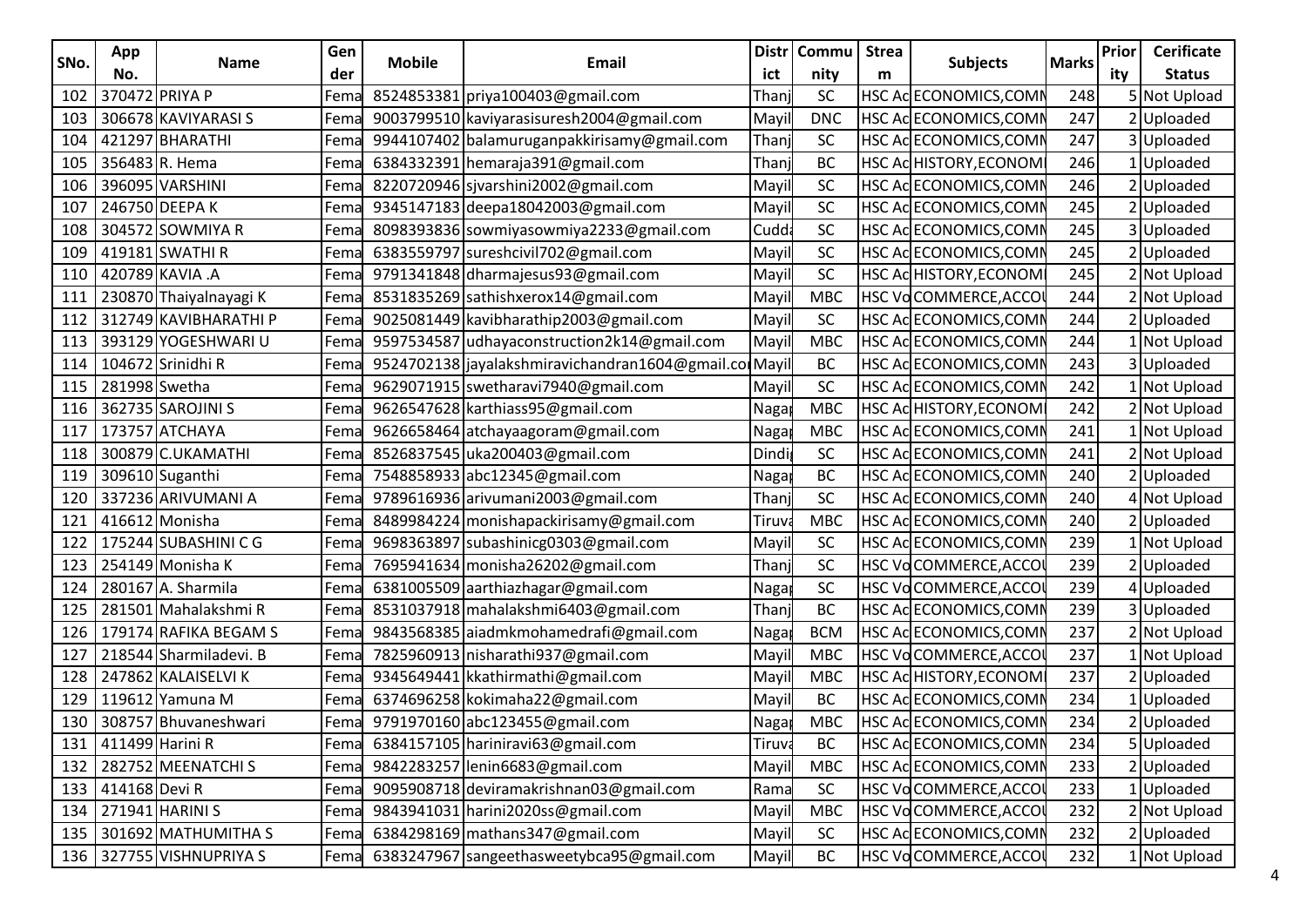|      | App                 |                                | Gen  |               |                                                     |        | Distr   Commu | <b>Strea</b> |                           |              | Prior | <b>Cerificate</b> |
|------|---------------------|--------------------------------|------|---------------|-----------------------------------------------------|--------|---------------|--------------|---------------------------|--------------|-------|-------------------|
| SNo. | No.                 | <b>Name</b>                    | der  | <b>Mobile</b> | Email                                               | ict    | nity          | m            | <b>Subjects</b>           | <b>Marks</b> | ity   | <b>Status</b>     |
| 137  |                     | 413052 Nithya Sri S            | Fema |               | 9787425830 nithiyasri1805@gmail.com                 | Than   | <b>SC</b>     |              | HSC VoCOMMERCE,ACCO       | 232          |       | 2Uploaded         |
|      |                     | 138   249625 NITHYASHREE J     | Fema |               | 9786363655 jayashree.anu2000@gmail.com              | Than   | <b>SC</b>     |              | HSC Ac ECONOMICS, COMI    | 231          |       | 1Uploaded         |
|      |                     | 139 295933 Kousalyadevi .b     | Fema |               | 7358096224 dragon.diva001@gmail.com                 | Naga   | <b>MBC</b>    |              | HSC VoCOMMERCE,ACCO       | 231          |       | 2 Not Upload      |
|      |                     | 140 299458 Pavithra P          | Fema |               | 8667427287 Vidhya681992@gmail.com                   | Cudd   | BC            |              | HSC AC ECONOMICS, COMI    | 231          |       | 2 Uploaded        |
|      |                     | 141   352301 ThaiyalNAYAKI M   | Fema |               | 9095872630 thaiyalnayaki2003@gmail.com              | Mayi   | <b>MBC</b>    |              | HSC Ac ECONOMICS, COMI    | 231          |       | 2 Not Upload      |
|      |                     | 142 390045 SURUTHIKA S         | Fema |               | 8531037819 suruthika260703@gmail.com                | Than   | SC            |              | HSC AcHISTORY, ECONOM     | 231          |       | 3 Not Upload      |
|      |                     | 143   198476 Abirami B         | Fema |               | 6383665773 vmbalavinisha88@gmail.com                | Tiruv  | ВC            |              | HSC Ac ECONOMICS, COMI    | 230          |       | 2Uploaded         |
|      |                     | 144 316046 AASHA K             | Fema |               | 7826889137 aasha03062002@gmail.com                  | Naga   | <b>SC</b>     |              | HSC VoCOMMERCE, ACCO      | 230          |       | 2 Not Upload      |
|      |                     | 145 330769 VIGNESHWARI K       | Fema |               | 8111096581 vigneshwarik2507@gmail.com               | May    | BC            |              | HSC VoCOMMERCE,ACCO       | 230          |       | 2 Uploaded        |
|      |                     | 146   293108 PATHMAPRIYA       | Fema |               | 9790492772 pathmamala2002@gmail.com                 | Naga   | BC            |              | HSC Ac ECONOMICS, COMI    | 229          |       | 2 Not Upload      |
| 147  |                     | 398579 BHUVANESHWARI R         | Fema |               | 7538822386 oahsssurya3003@gmail.com                 | Naga   | <b>MBC</b>    |              | HSC Ac ECONOMICS, COMI    | 229          |       | 3Uploaded         |
|      |                     | 148   404570 Asitha M          | Fema |               | 8300795921 asasasok@gmail.com                       | Tiruva | <b>SC</b>     |              | HSC Ac ECONOMICS, COMI    | 228          |       | 2Uploaded         |
|      |                     | 149   157644 KANMANI M         | Fema |               | 8248461975 bharathiselvam29@gmail.com               | Naga   | SC            |              | HSC Ac ECONOMICS, COMI    | 226          |       | 1 Uploaded        |
| 150  |                     | 181853 V. HEPZIBHA             | Fema |               | 9600295345 rvengateshwaran77@gmail.com              | Tiruv  | BC            |              | HSC Ac ECONOMICS, COM     | 224          |       | 2 Uploaded        |
|      |                     | 151   239006 RAJALAKSHMI R     | Fema |               | 9942329702 ragulcivil95@gmail.com                   | May    | <b>MBC</b>    |              | HSC Ac ECONOMICS, COMI    | 224          |       | 2 Not Upload      |
|      |                     | 152   260793 SIVALNIYADEVI G   | Fema |               | 6380570015 futuregarments34@gmail.com               | Naga   | <b>SC</b>     |              | HSC ACHISTORY, ECONOM     | 224          |       | 1Uploaded         |
|      |                     | 153   378594 SIDHIGA SHAFRIN A | Fema |               | 9080761340 sidhigasharik@gmail.com                  | Mayi   | <b>BCM</b>    |              | HSC Ac ECONOMICS, COMI    | 224          |       | 2 Not Upload      |
|      |                     | 154   248580 NIVETHA K         | Fema |               | 9344075199 nivethakomal@gmail.com                   | Naga   | <b>SC</b>     |              | HSC Ac ECONOMICS, COMI    | 223          |       | 2 Not Upload      |
|      |                     | 155   281148 V. VIDHYAKULKARNI | Fema |               | 9345109266 balajimurugaiyan64@gmail.com             | May    | SC            |              | HSC Ac History, Economics | 223          |       | 2 Not Upload      |
|      |                     | 156   285288 V. VIDHYAKULKARNI | Fema |               | 8524922986 ajibal208@gmail.com                      | Mayi   | SC            |              | HSC Ac History, Commerce  | 223          |       | 2Uploaded         |
|      |                     | 157 334617 Iswarya .C          | Fema |               | 9787799738 abineshs212@gmail.com                    | Naga   | <b>SC</b>     |              | HSC Ac ECONOMICS, COMI    | 223          |       | 1 Not Upload      |
|      |                     | 158   372897 SATHIYA S         | Fema |               | 9500877241 sathiyasivanadham2003@gmail.com          | Mayi   | <b>SC</b>     |              | HSC VoCOMMERCE, ACCO      | 223          |       | 3 Uploaded        |
|      | 159   417423 Meena  |                                | Fema |               | 8489994756 meenakaliyamoorthy003@gmail.com          | Tiruv  | <b>MBC</b>    |              | HSC Ac ECONOMICS, COMI    | 223          |       | 2 Uploaded        |
|      |                     | 160   233719 BHARANISRI U      | Fema |               | 9994027991 dharshancomputers2020@gmail.com          | Cudd   | SC            |              | HSC AcHISTORY,ECONOM      | 222          |       | 1Uploaded         |
| 161  |                     | 387132 SIVAGAMI P              | Fema |               | 7639287079 sivagamipanneerselvam2002@gmail.com Mayi |        | SC            |              | HSC VoCOMMERCE, ACCO      | 222          |       | 2 Not Upload      |
|      | 162   183864 DeVIKA |                                | Fema |               | 9790274695 videvika67@gmail.com                     | Mayi   | <b>MBC</b>    |              | HSC Ac ECONOMICS, COMI    | 221          |       | 2Uploaded         |
|      |                     | 163 218288 SOPHANA R           | Fema |               | 7539961332 shobanaraja2003@gmail.com                | Mayi   | <b>MBC</b>    |              | HSC ACHISTORY, ECONOM     | 219          |       | 2 Uploaded        |
|      |                     | 164   223770 RANJANI M         | -ema |               | 9677597717 ranjanim09032004@gmail.com               | Mayi   | ВC            |              | HSC AcHISTORY, ECONOM     | 219          |       | 2 Not Upload      |
|      |                     | 165 251881 Karthika S          | Fema |               | 7639988042 skarthikakomal@gmail.com                 | Mayi   | BC            |              | HSC Ac ECONOMICS,COMI     | 219          |       | 3 Not Upload      |
|      |                     | 166 356532 PRIYADHArSHINI A    | Fema |               | 8248930614 priyadharshiniazhagar123@gmail.com       | Than   | MBC           |              | HSC ACECONOMICS, COMN     | 219          |       | 1 Uploaded        |
|      |                     | 167 378295 Anusuya             | Fema |               | 8973052582 anusuyachinnadurai379@gmail.com          | Mayi   | MBC           |              | HSC Ac ECONOMICS, COMN    | 219          |       | 1 Uploaded        |
|      |                     | 168   230086 Abarna P          | Fema |               | 6383406317 abarnapalani18@gmail.com                 | Mayi   | <b>SC</b>     |              | HSC Ac ECONOMICS, COMN    | 218          |       | 2 Uploaded        |
|      |                     | 169 362628 Jothika K           | Fema |               | 7010244269 k.santhiya120698@gmail.com               | Mayi   | <b>MBC</b>    |              | HSC ACHISTORY, ECONOM     | 218          |       | 1 Not Upload      |
|      | 170 207003 Aarthi   |                                | Fema |               | 7010440192 aathiraja2003@gmail.com                  | Mayi   | SC            |              | HSC AC ECONOMICS, COMN    | 217          |       | 2 Uploaded        |
|      |                     | 171 303672 Abinishiya          | Fema |               | 9786689397 rajeeselvam98@gmail.com                  | Tiruva | MBC           |              | HSC Ac ECONOMICS, COMN    | 217          |       | 1 Uploaded        |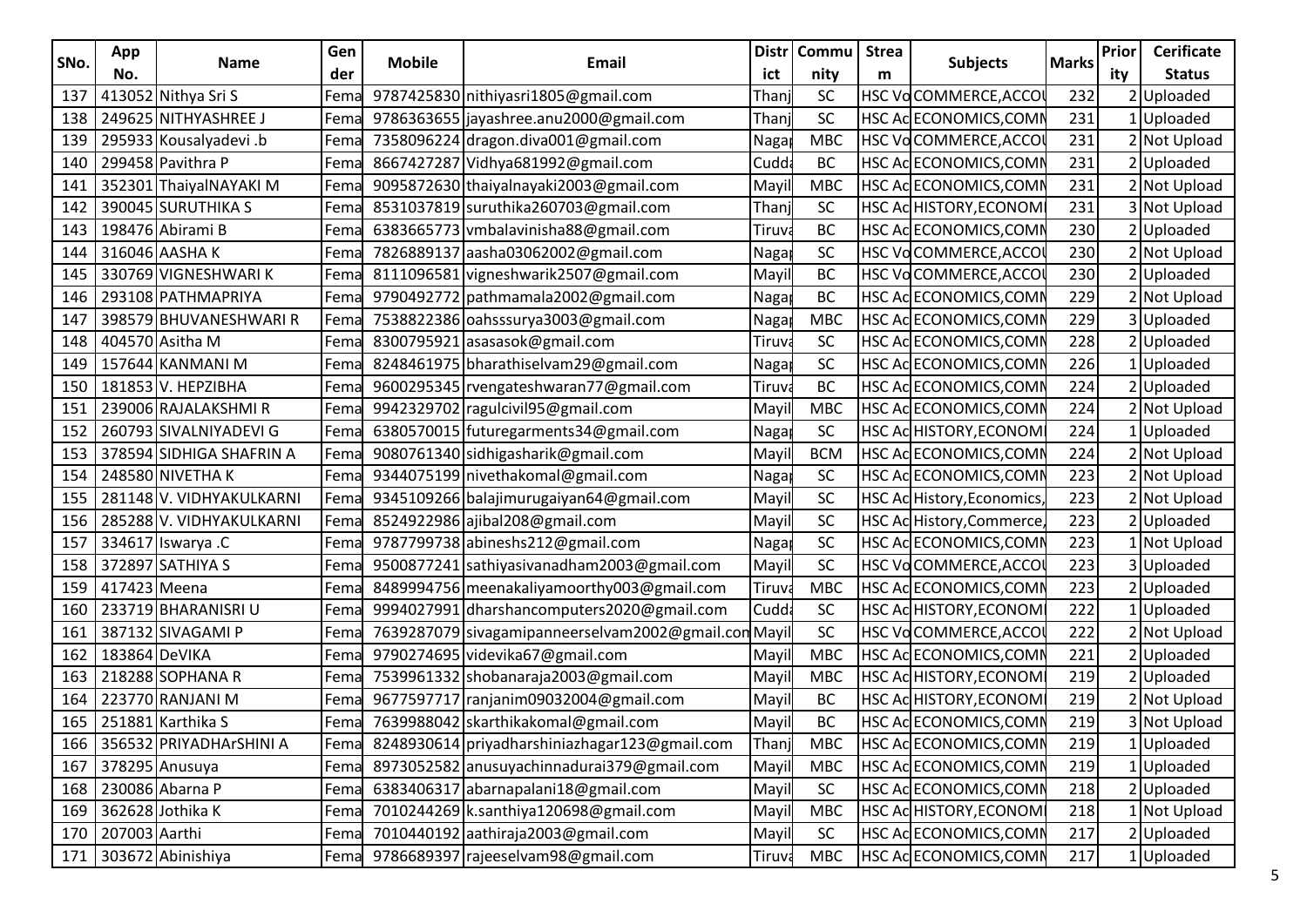|      | App                  |                               | Gen  |               |                                               |        | Distr   Commu | <b>Strea</b> |                              |              | Prior | <b>Cerificate</b> |
|------|----------------------|-------------------------------|------|---------------|-----------------------------------------------|--------|---------------|--------------|------------------------------|--------------|-------|-------------------|
| SNo. | No.                  | <b>Name</b>                   | der  | <b>Mobile</b> | Email                                         | ict    | nity          | m            | <b>Subjects</b>              | <b>Marks</b> | ity   | <b>Status</b>     |
|      |                      | 172   248348 KEERTHANA B      | Fema |               | 9787599821 keerthanab269@gmail.com            | Mayi   | BC            |              | HSC Ac ECONOMICS, COM        | 216          |       | 2Uploaded         |
|      | 173   270725 KALKI J |                               | Fema |               | 8270581930 kalkij2003@gmail.com               | Ariya  | SC            |              | HSC Ac ECONOMICS, COMI       | 216          |       | 1Uploaded         |
|      |                      | 174   283498 JAYASRI E        | Fema |               | 8489837630 jayasrie 210903@gmail.com          | May    | <b>MBC</b>    |              | HSC Ac ECONOMICS, COMI       | 216          |       | 2 Not Upload      |
|      |                      | 175   400991 MONIKA R         | Fema |               | 9843205028 monika250802@gmail.com             | May    | <b>MBC</b>    |              | HSC Ac ECONOMICS,COMI        | 216          |       | 3 Uploaded        |
|      |                      | 176   405624 VAISHNAVI S      | Fema |               | 7548898397 keyankeyan834@gmail.com            | Tiruv  | <b>SC</b>     |              | HSC Ac ECONOMICS, COMI       | 215          |       | 2Uploaded         |
| 177  |                      | 181230 PRIYADHARSHINI C       | Fema |               | 9751487275 priyadharshini1622003@gmail.com    | Naga   | BC            |              | HSC AcHISTORY, ECONOM        | 214          |       | 2Uploaded         |
|      |                      | 178   386725 VARSHA M         | Fema |               | 9790343671 varsha010703@gmail.com             | Than   | <b>SC</b>     |              | HSC Ac ECONOMICS, COMI       | 214          |       | 2Uploaded         |
|      |                      | 179   251312   Parameshwari V | Fema |               | 9500244848 parameshwarikomal@gmail.com        | Mayi   | SC            |              | HSC Ac ECONOMICS, COMI       | 212          |       | 4 Not Upload      |
|      |                      | 180 252751 Suvathi R          | Fema |               | 9159275732 suvathikomal@gmail.com             | May    | <b>MBC</b>    |              | HSC Ac ECONOMICS,COMI        | 212          |       | 6Uploaded         |
| 181  |                      | 161285 Prasanna               | Fema |               | 9597315746 ponnikaruppan57@gmail.com          | Naga   | BC            |              | HSC Ac ECONOMICS, COMI       | 211          |       | 2 Not Upload      |
|      |                      | 182   231942 AGALYA S         | Fema |               | 6382165456 agalyas2020@gmail.com              | Mayi   | <b>SC</b>     |              | HSC ACHISTORY, ECONOM        | 211          |       | 3Uploaded         |
|      |                      | 183   235806   Pallavi R      | Fema |               | 9751095679 2003 pallavi.r@gmail.com           | Mayi   | <b>SC</b>     |              | HSC Ac ECONOMICS, COMI       | 211          |       | 2 Not Upload      |
|      |                      | 184   236039 JAYASREE R       | Fema |               | 9843654550 rravisankar14@gmail.com            | Mayi   | <b>MBC</b>    |              | HSC Ac ECONOMICS, COMI       | 211          |       | 2 Uploaded        |
|      |                      | 185 321780 ABIPRIYA S         | Fema |               | 6369815053 saravinth809@gmail.com             | May    | SC            |              | HSC Ac ECONOMICS,COMI        | 211          |       | 2 Not Upload      |
|      |                      | 186   388433 SNEKA M          | Fema |               | 9751818463 sneka0107003@gmail.com             | Than   | SC            |              | HSC ACECONOMICS, COMI        | 210          |       | 1 Uploaded        |
|      | 187 312640 Abarna    |                               | Fema |               | 9626339104 abarnamathi03@gmail.com            | Than   | <b>SC</b>     |              | HSC ACHISTORY, ECONOM        | 209          |       | 3Uploaded         |
|      |                      | 188   222622   GAYATHRI G     | Fema |               | 9025578115   gayathrigunasekaran999@gmail.com | Mayi   | MBC           |              | HSC AcHISTORY, ECONOM        | 208          |       | 2Uploaded         |
| 189  |                      | 191475 Nandhini               | Fema |               | 9943760831 vijinarayanan6@gmail.com           | Mayi   | <b>MBC</b>    |              | <b>HSC ACHISTORY, ECONOM</b> | 207          |       | 2 Not Upload      |
| 190  |                      | 280790 VINOTHINI M            | Fema |               | 7358863498 vinovino7403@gmail.com             | Than   | <b>MBC</b>    |              | HSC Ac ECONOMICS,COMI        | 207          |       | 1 Not Upload      |
|      |                      | 191 421820 Lavanya S          | Fema |               | 8939276680 Lavanyasrinivasan2001@gmail.com    | Thar   | <b>MBC</b>    |              | HSC Ac ECONOMICS, COMI       | 207          |       | 2Uploaded         |
|      |                      | 192   280985 STENOLIN REENA K | Fema |               | 9943760662 stenolinreena2002@gmail.com        | Mayi   | BC            |              | HSC Ac ECONOMICS, COMI       | 206          |       | 1 Not Upload      |
|      |                      | 193   221991 PRABAKANI R      | Fema |               | 9943371381   nandhinirajamanikkam01@gmail.com | Than   | <b>SC</b>     |              | HSC VoCOMMERCE, ACCO         | 205          |       | 3 Uploaded        |
|      |                      | 194   386659 MANIMEKAI K      | Fema |               | 8220287665 abimani@gmail.com                  | Mayi   | SC            |              | HSC ACHISTORY, ECONOM        | 205          |       | 2 Not Upload      |
|      |                      | 195   223241 Pradeepa A       | Fema |               | 9626723427 apradeepa03@gmail.com              | May    | SC            |              | HSC Ac ECONOMICS,COMI        | 204          |       | 2Uploaded         |
|      |                      | 196   346797 DHIVYADHarshini  | Fema |               | 9384226597 mohanraj16551@gmail.com            | Cudc   | <b>MBC</b>    |              | HSC AdECONOMICS, COMI        | 204          |       | 2Uploaded         |
| 197  |                      | 133443 KAVIYA K               | Fema |               | 8220598583 kaviyakanagaraj1473@gmail.com      | May    | <b>MBC</b>    |              | HSC ACHISTORY, ECONOM        | 203          |       | 2Uploaded         |
|      |                      | 198   292238 MAHESHWARI       | Fema |               | 9787406129 anbumanimaheshwari2003@gmail.com   | Naga   | <b>SC</b>     |              | HSC Vo Theory of Vocation    | 203          |       | 2 Uploaded        |
|      |                      | 199 314558 Suruthika S        | Fema |               | 8056713474 suruthika@gmail.com                | Mayi   | <b>SC</b>     |              | HSC Ac ECONOMICS, COMI       | 203          |       | 2 Not Upload      |
|      |                      | 200   140577 SATHIYA BAMA V   | Fema |               | 7639810493 pptmahesh@gmail.com                | Cudd   | SC            |              | <b>HSC ACHISTORY, ECONOM</b> | 202          |       | 2 Uploaded        |
|      |                      | 201   236593 M.Abinaya        | Fema |               | 7868081185 abinayalatha2003@gmail.com         | Than   | MBC           |              | HSC ACECONOMICS, COMN        | 202          |       | 1 Uploaded        |
|      |                      | 202   271083 Kaviya K         | Fema |               | 6383973380 karuagaran23072003@gmail.com       | Mayi   | SC            |              | HSC AcHISTORY, ECONOM        | 202          |       | 2 Not Upload      |
|      |                      | 203 315431 Deepa T            | Fema |               | 8940974068 gvijayakanth1996@gmail.com         | Naga   | <b>SC</b>     |              | HSC Ac ECONOMICS, COMN       | 202          |       | 3 Uploaded        |
|      |                      | 204 228457 KEERTHANA S        | Fema |               | 7810059007 keerthana280603@gmail.com          | Mayi   | <b>SC</b>     |              | HSC ACHISTORY, ECONOM        | 201          |       | 1Uploaded         |
|      |                      | 205 232203 SINDHU B           | Fema |               | 9786664967 sindhubalu1920@gmail.com           | Tiruva | SC            |              | HSC AcHISTORY, ECONOM        | 201          |       | 3 Not Upload      |
|      |                      | 206 260618 Rubasri.p          |      |               | Fema 9786286369 333mani1992@gmail.com         | Than   | SC            |              | HSC Ac ECONOMICS, COMN       | 201          |       | 1 Uploaded        |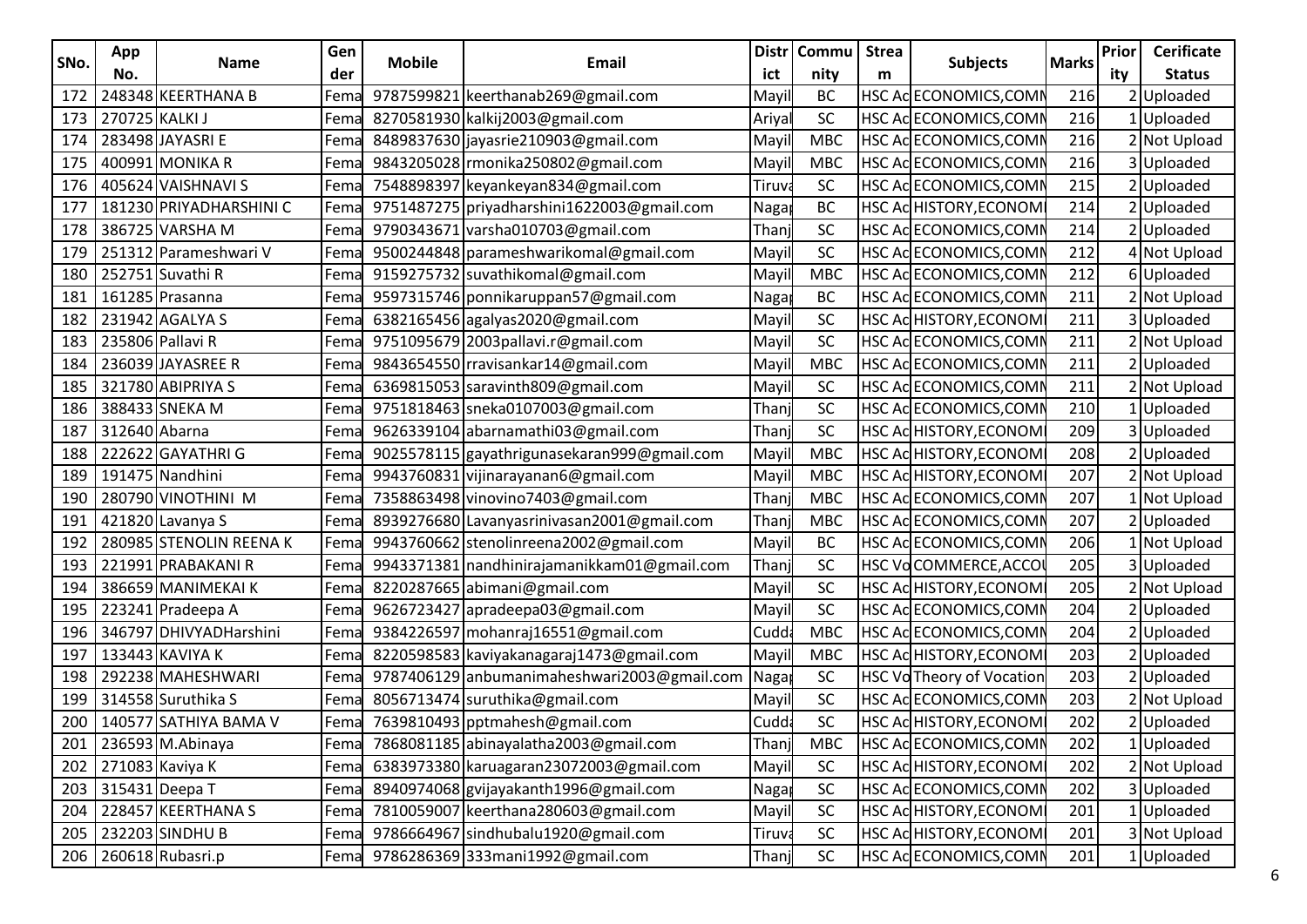|      | App             |                                         | Gen  |               | <b>Distr</b>                                          |        | Commu      | <b>Strea</b> |                        |              | Prior | <b>Cerificate</b> |
|------|-----------------|-----------------------------------------|------|---------------|-------------------------------------------------------|--------|------------|--------------|------------------------|--------------|-------|-------------------|
| SNo. | No.             | <b>Name</b>                             | der  | <b>Mobile</b> | Email                                                 | ict    | nity       | m            | <b>Subjects</b>        | <b>Marks</b> | ity   | <b>Status</b>     |
| 207  |                 | 282636 AARTHI R                         | Fema |               | 9626631374 aarthi160103@gmail.com                     | Mayil  | <b>SC</b>  |              | HSC AC ECONOMICS, COMN | 201          |       | 3 Not Upload      |
| 208  |                 | 286417 SINDHUJA M                       | Fema |               | 7373199431 sindhujam2003@gmail.com                    | Thanj  | SC         |              | HSC ACECONOMICS, COMN  | 201          |       | 2 Uploaded        |
| 209  |                 | 359314 JAYALAKSHMI J                    | Fema |               | 9025798977 jagathishketha67@gmail.com                 | Mayil  | SC         |              | HSC ACHISTORY, ECONOMI | 199          |       | 2 Uploaded        |
| 210  | 281358 Renuga   |                                         | Fema |               | 9626271862 renugag163@gmail.com                       | Thanj  | BC         |              | HSC Ac ECONOMICS, COMM | 198          |       | 2 Uploaded        |
| 211  |                 | 339189 PRIYADHARSHINI K                 | Fema |               | 9159448144 gvpari85@gmail.com                         | Naga   | SC         |              | HSC AC ECONOMICS, COMN | 198          |       | 2 Uploaded        |
| 212  |                 | 349405 Sharmila                         | Fema |               | 9698792979 sharmilasharmi2233@gmail.com               | Cudd   | SC         |              | HSC Ac ECONOMICS, COMI | 198          |       | 1Uploaded         |
| 213  |                 | 405240 Vanathi M                        | Fema |               | 9384087160 vanathiavan521@gmail.com                   | Tiruva | SC         |              | HSC Ac ECONOMICS, COMN | 198          |       | 2 Not Upload      |
| 214  |                 | 419556 SOBIYA C                         | Fema |               | 6382236299 adal.vallan10@gmail.com                    | Cudd   | SC         |              | HSC AC ECONOMICS, COMN | 198          |       | 2 Uploaded        |
| 215  |                 | 254463 Subasri S                        | Fema |               | 9943251139 subasrikomal@gmail.com                     | Mayil  | SC         |              | HSC AcECONOMICS, COMN  | 197          |       | 4 Not Upload      |
| 216  |                 | 321120 ANUPRIYA A                       | Fema |               | 8012783262 a1aquapure@gmail.com                       | Mayil  | <b>MBC</b> |              | HSC ACECONOMICS, COMN  | 197          |       | 1 Not Upload      |
| 217  |                 | 356792 PRATHIKSHA M                     | Fema |               | 9500685436 tamilarasan22685@gmail.com                 | Naga   | SC         |              | HSC ACECONOMICS, COMN  | 197          |       | 2 Uploaded        |
| 218  | 356344 Vinisha  |                                         | Fema |               | 9159700746 vinisha302003@gmail.com                    | Thanj  | SC         |              | HSC ACHISTORY, ECONOM  | 195          |       | 2 Not Upload      |
| 219  |                 | 369774 PAVITHRA S                       | Fema |               | 9626012919 umas1561978@gmail.com                      | Naga   | <b>BC</b>  |              | HSC AC ECONOMICS, COMN | 195          |       | 2 Not Upload      |
| 220  |                 | 375272 DEEPIKA S                        | Fema |               | 9443400217 deepikas032004@gmail.com                   | Nagar  | SC         |              | HSC AC ECONOMICS, COMN | 195          |       | 2 Uploaded        |
| 221  |                 | 391628 SUHASINI                         | Fema |               | 9629099157 suhasini.s21703@gmail.com                  | Naga   | SC         |              | HSC ACECONOMICS, COMP  | 195          |       | 2 Not Upload      |
| 222  |                 | 145057 SWATHI.V                         | Fema |               | 9442422844 sharmilini91@gmail.com                     | Thanj  | SC         |              | HSC Ac ECONOMICS, COMN | 194          |       | 4 Uploaded        |
| 223  |                 | 320619 Dhanusha.k                       | Fema |               | 8870718651 dhanushamoorthy1@gmail.com                 | Mayil  | SC         |              | HSC AC ECONOMICS, COMN | 194          |       | 1 Uploaded        |
| 224  | 386042 NISHA    |                                         | Fema |               | 8098483657 dosssilambumca@gmail.com                   | Naga   | SC         |              | HSC ACECONOMICS, COMN  | 194          |       | 2 Not Upload      |
| 225  |                 | 220470 Keerthana S                      | Fema |               | 9944572535 skeerthanaselvam2003@gmail.com             | Tiruva | <b>MBC</b> |              | HSC AC ECONOMICS, COMN | 193          |       | 2 Uploaded        |
| 226  |                 | 280383 Gayathri K                       | Fema |               | 9962015764 gayathri251103@gmail.com                   | Thanj  | SC         |              | HSC Ac ECONOMICS, COMP | 193          |       | 3 Uploaded        |
| 227  | 315116 Nisha    |                                         | Fema |               | 9500808974 karthiksundarammmt@gmail.com               | Naga   | <b>MBC</b> |              | HSC ACHISTORY, ECONOM  | 193          |       | 1Uploaded         |
| 228  |                 | 329571 AKALYA P                         | Fema |               | 6382537403 akalyap2003@gmail.com                      | Thanj  | SC         |              | HSC ACECONOMICS, COMN  | 193          |       | 1 Uploaded        |
| 229  |                 | 257033 Vijayasri K                      | Fema |               | 9443002269 kvijayasri03@gmail.com                     | Mayil  | <b>MBC</b> |              | HSC ACHISTORY, ECONOMI | 192          |       | 1Uploaded         |
| 230  |                 | 387657 MANOPRIYA M                      | Fema |               | 8270160153 manopriya051202@gmail.com                  | Thanj  | SC         |              | HSC AC ECONOMICS, COMN | 192          |       | 5Uploaded         |
| 231  | 388660 Priya    |                                         | Fema |               | 9159176722 baskarpriya182003@gmail.com                | Naga   | SC         |              | HSC ACHISTORY, ECONOMI | 191          |       | 2 Uploaded        |
| 232  | 246496 Karthika |                                         | Fema |               | 8248883520 elangonamasu1@gmail.com                    | Mayil  | <b>MBC</b> |              | HSC ACHISTORY, ECONOM  | 190          |       | 2 Uploaded        |
| 233  |                 | 307205 Buvaneshwari M                   | Fema |               | 9626564631 sachinten280@gmail.com                     | Thanj  | SC         |              | HSC ACHISTORY, ECONOM  | 190          |       | 3 Uploaded        |
| 234  |                 | 380152 ARCHANA M                        | Fema |               | 9600880835 mgr.iyyappan@gmail.com                     | Naga   | <b>MBC</b> |              | HSC AC ECONOMICS, COMN | 190          |       | <b>Uploaded</b>   |
| 235  | 226634 Kaviya S |                                         | Fema |               | 6369502243 kaviyaselvam795@gmail.com                  | Naga   | <b>BC</b>  |              | HSC ACHISTORY, ECONOMI | 189          |       | 3 Uploaded        |
|      |                 | 236 245806 SUSHMITHa R                  | Fema |               | 9942656560 sushmitharajkumar2002@gmail.com            | Mayil  | BC         |              | HSC Ac ECONOMICS, COMN | 189          |       | 2 Uploaded        |
| 237  |                 | 197834 SANTHINI R                       | Fema |               | 8525873326 santhinis027@gmail.com                     | Mayil  | SC         |              | HSC AcHISTORY, ECONOMI | 187          |       | 2 Uploaded        |
|      |                 | 238 280260 KAMATCHI B                   | Fema |               | 8056504751 swathiprasanthswathiprasanth@gmail.cdMayil |        | <b>MBC</b> |              | HSC ACHISTORY, ECONOMI | 187          |       | 2 Uploaded        |
|      |                 | 239   174443   ABINAYA                  | Fema |               | 8667781653 tamilaabinaya@gmail.com                    | Mayil  | <b>MBC</b> |              | HSC Ac ECONOMICS, COMN | 186          |       | 2 Uploaded        |
|      |                 | 240   252358 Renugaparameswari K   Fema |      |               | 9629104691 krenugaparameswari@gmail.com               | Mayil  | BC         |              | HSC Ac ECONOMICS, COMN | 186          |       | 4 Uploaded        |
|      |                 | 241 348761 Keerthika                    | Fema |               | 8870699165 dkuttyma1014@gmail.com                     | Nagar  | MBC        |              | HSC ACHISTORY, ECONOM  | 186          |       | 2 Uploaded        |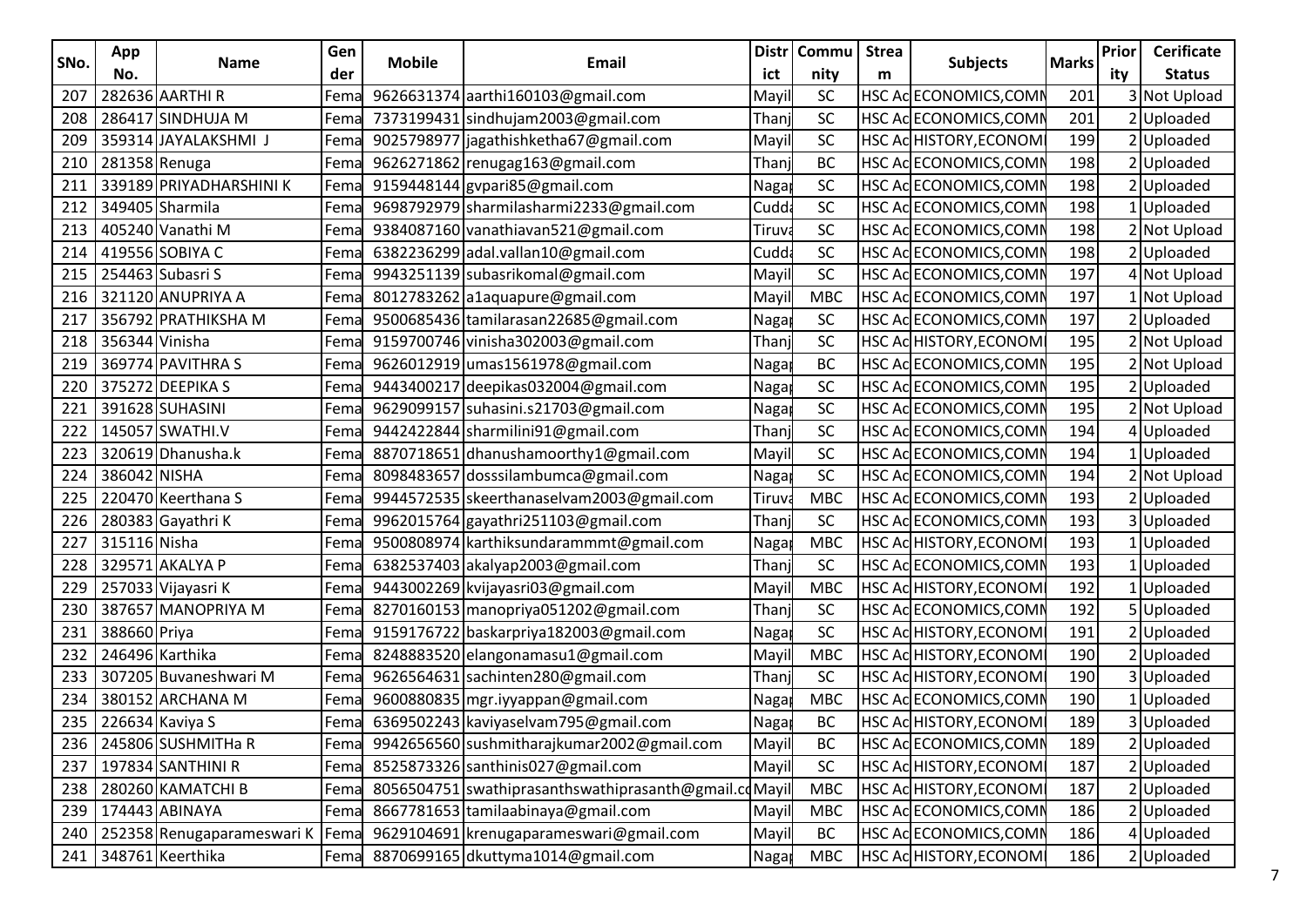| SNo. | App                 |                          | Gen  | <b>Mobile</b> | <b>Email</b>                             |                   | <b>Distr</b><br><b>Commu</b> | <b>Strea</b> | <b>Subjects</b>                | <b>Marks</b> | Prior | <b>Cerificate</b> |
|------|---------------------|--------------------------|------|---------------|------------------------------------------|-------------------|------------------------------|--------------|--------------------------------|--------------|-------|-------------------|
|      | No.                 | Name                     | der  |               |                                          | ict               | nity                         | m            |                                |              | ity   | <b>Status</b>     |
| 242  |                     | 215420R. Hemalatha       | Fema |               | 9790830103 vinayagamcoachnis@gmail.com   | Tiruv             | <b>MBC</b>                   |              | HSC AcECONOMICS, COMN          | 184          |       | 4Uploaded         |
| 243  |                     | 242005 NIVETHA T         | Fema |               | 8526845573 nivethasing2020@gmail.com     | Naga              | SC                           |              | HSC ACHISTORY, ECONOM          | 184          |       | 2 Not Upload      |
| 244  |                     | 218629 Jothika R         | Fema |               | 8778944085 jothimani23600@gmail.com      | Cudd              | <b>MBC</b>                   |              | HSC Ac Computer Science,       | 183          |       | 2 Uploaded        |
| 245  |                     | 379399 D.Subhasri        | Fema |               | 9600568095 subhasri1733@gmail.com        | Tiruv             | <b>BC</b>                    |              | HSC ACECONOMICS, COMN          | 183          |       | 3Uploaded         |
| 246  | 379622 Uma D        |                          | Fema |               | 9750967134 kasikaliyamoorthi@gmail.com   | Tiruv             | <b>MBC</b>                   |              | HSC Ac ECONOMICS, COMN         | 183          |       | 4 Not Upload      |
| 247  |                     | 392277 SELVANAYAGI       | Fema |               | 9360909959 selvanayagi2003s@gmail.com    | Mayi              | <b>MBC</b>                   |              | HSC AC ECONOMICS, COMN         | 183          |       | 2 Not Upload      |
| 248  |                     | 253108 Dharani K         | Fema |               | 9791675504 kdharanikomal@gmail.com       | Mayi              | <b>MBC</b>                   |              | HSC AC ECONOMICS, COMN         | 182          |       | 6 Not Upload      |
| 249  |                     | 359845 ARTHI R           | Fema |               | 6380474277 elayarajas9626@gmail.com      | Mayi              | SC                           |              | HSC ACHISTORY, ECONOMI         | 181          |       | 2 Uploaded        |
| 250  |                     | 280758 Aarthi S          | Fema |               | 9092621996 aarthiss2020@gmail.com        | Mayil             | SC                           |              | HSC ACECONOMICS, COMN          | 180          |       | 2 Not Upload      |
| 251  |                     | 402299 SRI MAHALAKSHMI V | Fema |               | 7598047231 srimahalakshmi1304@gmail.com  | Naga              | <b>BC</b>                    |              | HSC AC ECONOMICS, COMN         | 180          |       | 2Uploaded         |
| 252  |                     | 316676 PAVITHRA R        | Fema |               | 9047279783 pavi090403@gmail.com          | Than              | SC                           |              | HSC AC ECONOMICS, COMN         | 179          |       | 4 Uploaded        |
| 253  |                     | 329913 SOWNDHARYA M      | Fema |               | 9750404092 sowndharyam188@gmail.com      | Mayil             | <b>MBC</b>                   |              | HSC ACHISTORY, ECONOMI         | 178          |       | 2 Not Upload      |
| 254  |                     | 390697 VINOTHA P         | Fema |               | 9344839349 vinothaponambalam@gmail.com   | Mayil             | SC                           |              | HSC ACHISTORY, ECONOMI         | 178          |       | 2 Not Upload      |
| 255  |                     | 120170 PRIYANGA K        | Fema |               | 8524011303 kpriyanga1311@gmail.com       | Mayil             | SC                           |              | HSC ACHISTORY, ECONOMI         | 177          |       | 2Uploaded         |
| 256  |                     | 292761 JENITHA J         | Fema |               | 8122768384 jenithajayabal0603@gmail.com  | Mayi              | <b>MBC</b>                   |              | HSC Ac ECONOMICS, COMN         | 177          |       | 2 Not Upload      |
| 257  |                     | 383929 ISWARYA M         | Fema |               | 9655464887   iswaryamohan2020@gmail.com  | Mayi              | SC                           |              | HSC AC ECONOMICS, COMN         | 176          |       | 2 Not Upload      |
| 258  |                     | 279896 ABITHA M          | Fema |               | 9943083922 abitham1604@gmail.com         | Mayil             | SC                           |              | HSC AC ECONOMICS, COMN         | 175          |       | 1 Not Upload      |
| 259  |                     | 385700 ABINAYA G         | Fema |               | 8940758782 abinayagurusamy2002@gmail.com | Mayil             | SC                           |              | HSC AC ECONOMICS, COMN         | 174          |       | 2 Uploaded        |
| 260  |                     | 306098 BOWDHERNIYA E     | Fema |               | 7373888145 maheshkarthi888145@gmail.com  | Mayil             | SC                           |              | HSC ACHISTORY, ECONOM          | 172          |       | 4 Uploaded        |
| 261  |                     | 235555 ELAKKIYA S        | Fema |               | 9159067538 praveenvalavan2003@gmail.com  | Mayil             | SC                           |              | HSC ACHISTORY, ECONOMI         | 171          |       | 3Uploaded         |
| 262  |                     | 389064 AASIKA FARVEEN    | Fema |               | 9566365563 aasika2004m@gmail.com         | Mayi              | <b>BCM</b>                   |              | HSC AC ECONOMICS, COMN         | 171          |       | 2 Uploaded        |
| 263  |                     | 327353 KAVIYA B          | Fema |               | 9789764100 prasathbenz92@gmail.com       | Cudd              | <b>SC</b>                    |              | HSC ACHISTORY, ECONOMI         | 169          |       | 2 Uploaded        |
| 264  |                     | 105692 VIJAYALAKSHMI S   | Fema |               | 9843812790 gssangeetha544@gmail.com      | Mayil             | SC                           |              | HSC ACHISTORY, ECONOMI         | 168          |       | 2Uploaded         |
| 265  | 391314 SNEHA        |                          | Fema |               | 6380140425 dsnehadurai2003@gmail.com     | Naga <sup>®</sup> | SC                           |              | HSC Ac ECONOMICS, COMN         | 167          |       | 2 Not Upload      |
| 266  |                     | 190131 Anushadevi        | Fema |               | 8940330748 anushadevikumar@gmail.com     | Mayi              | <b>MBC</b>                   |              | HSC AC ECONOMICS, COMN         | 166          |       | 2Uploaded         |
| 267  | 309632 Meera        |                          | Fema |               | 6384224616 jayaraj meera 2003@gmail.com  | Naga              | SC                           |              | HSC Ac History, Economics,     | 166          |       | 2 Uploaded        |
| 268  |                     | 382089 KAYALVIZHI M      | Fema |               | 6384230127 ttamilarasan995@gmail.com     | Mayil             | SC                           |              | HSC ACHISTORY, ECONOMI         | 166          |       | 2 Uploaded        |
| 269  |                     | 363275 Prundha           | Fema |               | 8098915505 prundharenganathan@gmail.com  | Naga              | SC                           |              | HSC ACHISTORY, ECONOM          | 165          |       | 2 Not Upload      |
|      | 270 419248 Aarthi K |                          | Fema |               | 9025970151 sriarthi77@gmail.com          | Thanj             | <b>MBC</b>                   |              | HSC AcECONOMICS, COMN          | 165          |       | 2 Not Upload      |
|      | 271   274774 Kanaha |                          | Fema |               | 9751410344 kanahas 750@gmail.com         | Thanj             | BC                           |              | HSC AC ECONOMICS, COMN         | 163          |       | 2 Uploaded        |
|      |                     | 272 399498 MANISHA T     | Fema |               | 6384573890 inetakkur@gmail.com           | Mayil             | SC                           |              | HSC AC ECONOMICS, COMN         | 162          |       | 1Uploaded         |
|      |                     | 273 309971 ARCHANA       | Fema |               | 9786944472 archanachinna241@gmail.com    | Mayil             | <b>MBC</b>                   |              | HSC ACHISTORY, ECONOM          | 161          |       | 2 Uploaded        |
|      |                     | 274 380155 SUREKA J      | Fema |               | 9787381901 jsurekaonline2020@gmail.com   | Tiruva            | <b>SC</b>                    |              | HSC AcHISTORY, ECONOMI         | 161          |       | 4Uploaded         |
|      |                     | 275 293810 SUBASRI       | Fema |               | 6282750889 subasri2003a@gmail.com        | Mayil             | SC                           |              | HSC AC ECONOMICS, COMN         | 160          |       | 1 Not Upload      |
|      |                     | 276 413501 KANISHA       |      |               | Fema 9688560828 jayaj2673@gmail.com      | Naga              | <b>SC</b>                    |              | <b>HSC AC HISTORY, ECONOMI</b> | 160          |       | 3 Not Upload      |